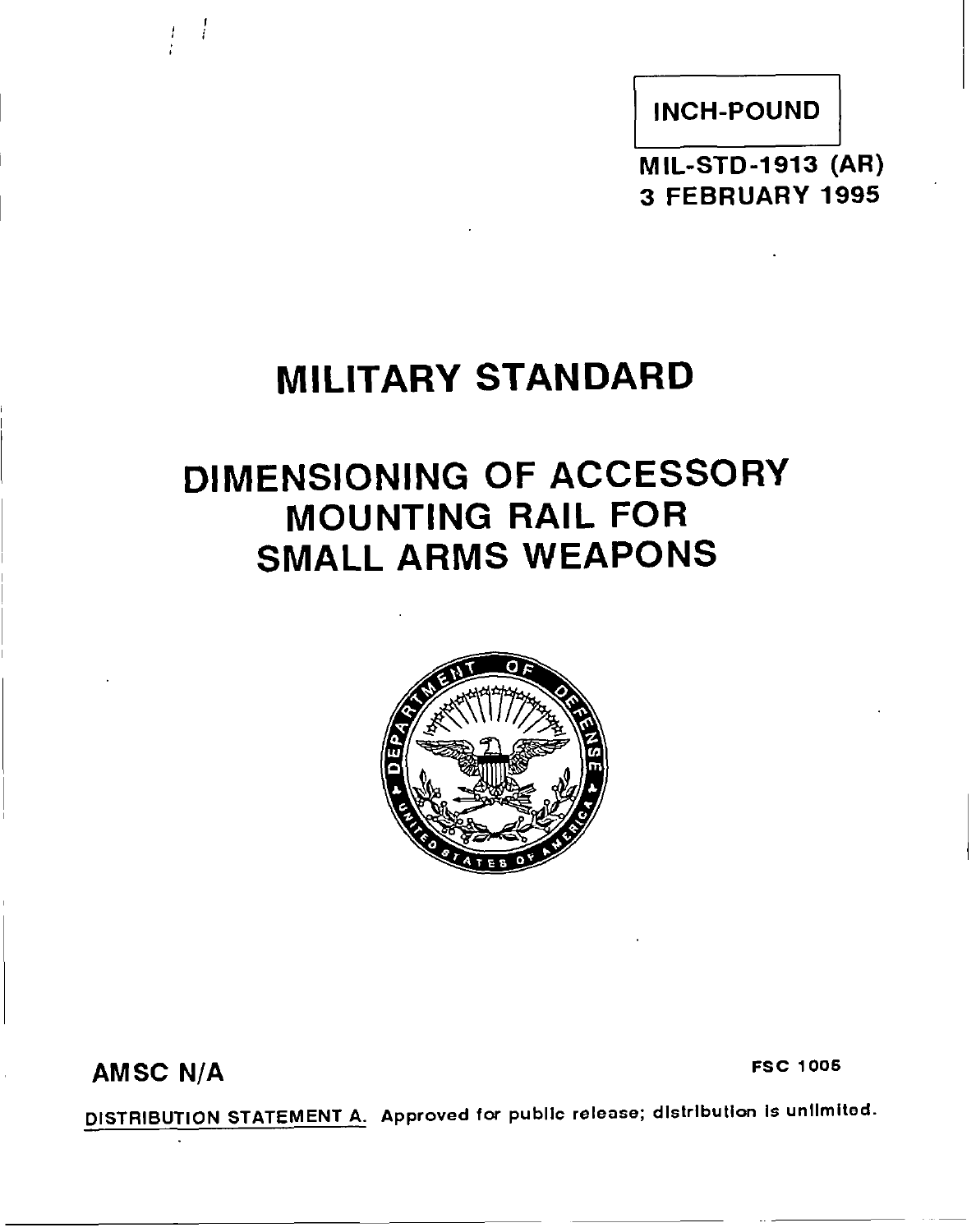$\mathcal{L}^{\mathcal{L}}(\mathcal{L}^{\mathcal{L}})$  and  $\mathcal{L}^{\mathcal{L}}(\mathcal{L}^{\mathcal{L}})$  and  $\mathcal{L}^{\mathcal{L}}(\mathcal{L}^{\mathcal{L}})$  $\mathcal{L}(\mathcal{L}(\mathcal{L}))$  and the contribution of the contribution of the contribution of  $\mathcal{L}(\mathcal{L})$  $\label{eq:2.1} \frac{1}{\sqrt{2\pi}}\int_{0}^{\infty}\frac{1}{\sqrt{2\pi}}\left(\frac{1}{\sqrt{2\pi}}\right)^{2\alpha}e^{-\frac{1}{2\alpha}}\left(\frac{1}{\sqrt{2\pi}}\right)^{\alpha}e^{-\frac{1}{2\alpha}}\left(\frac{1}{\sqrt{2\pi}}\right)^{\alpha}e^{-\frac{1}{2\alpha}}\left(\frac{1}{\sqrt{2\pi}}\right)^{\alpha}e^{-\frac{1}{2\alpha}}\left(\frac{1}{\sqrt{2\pi}}\right)^{\alpha}e^{-\frac{1}{2\alpha}}\left(\frac{1}{\sqrt{2\pi}}\right)^{\alpha}e$  $\mathcal{L}(\mathcal{A})$  and  $\mathcal{L}(\mathcal{A})$  $\label{eq:2.1} \mathcal{L}(\mathcal{L}^{\mathcal{L}}_{\mathcal{L}}(\mathcal{L}^{\mathcal{L}}_{\mathcal{L}})) = \mathcal{L}(\mathcal{L}^{\mathcal{L}}_{\mathcal{L}}(\mathcal{L}^{\mathcal{L}}_{\mathcal{L}})) = \mathcal{L}(\mathcal{L}^{\mathcal{L}}_{\mathcal{L}}(\mathcal{L}^{\mathcal{L}}_{\mathcal{L}}))$  $\label{eq:2.1} \frac{1}{\sqrt{2}}\int_{\mathbb{R}^3}\frac{1}{\sqrt{2}}\left(\frac{1}{\sqrt{2}}\right)^2\left(\frac{1}{\sqrt{2}}\right)^2\left(\frac{1}{\sqrt{2}}\right)^2\left(\frac{1}{\sqrt{2}}\right)^2\left(\frac{1}{\sqrt{2}}\right)^2\left(\frac{1}{\sqrt{2}}\right)^2.$  $\mathcal{L}(\mathcal{L}(\mathcal{L}))$  and  $\mathcal{L}(\mathcal{L}(\mathcal{L}))$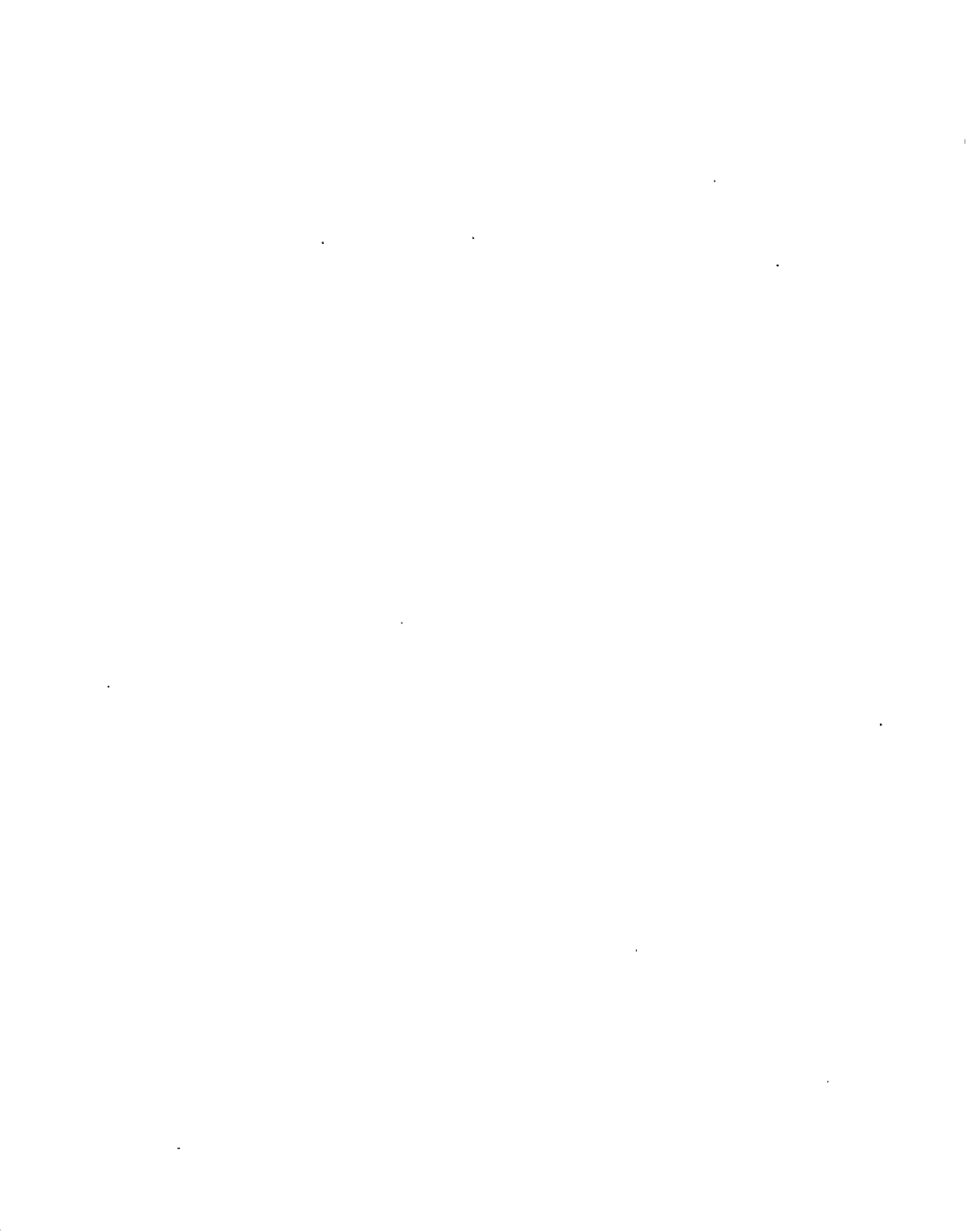#### MIL-STD-1913 (AR)

#### FOREWORD

1. This military standard is approved for use by all Departments and Agencies of the Department of Defense.

2. Beneficial comments (recommendations, additions, deletions) and any pertinent data which may be of use in improving this document should be addressed to: Commander, U.S. Army Armament Research, Development and Engineering Center, Attn: SMCAR-QAF-S, Picatinny Arsenal, NJ 07806-5000, by using the Standardization Document Improvement Proposal (DD Form 1426) appearing at the end of this document or by letter.

 $\overline{\phantom{a}}$ 

 $\parallel$ 

 $\parallel$ 

I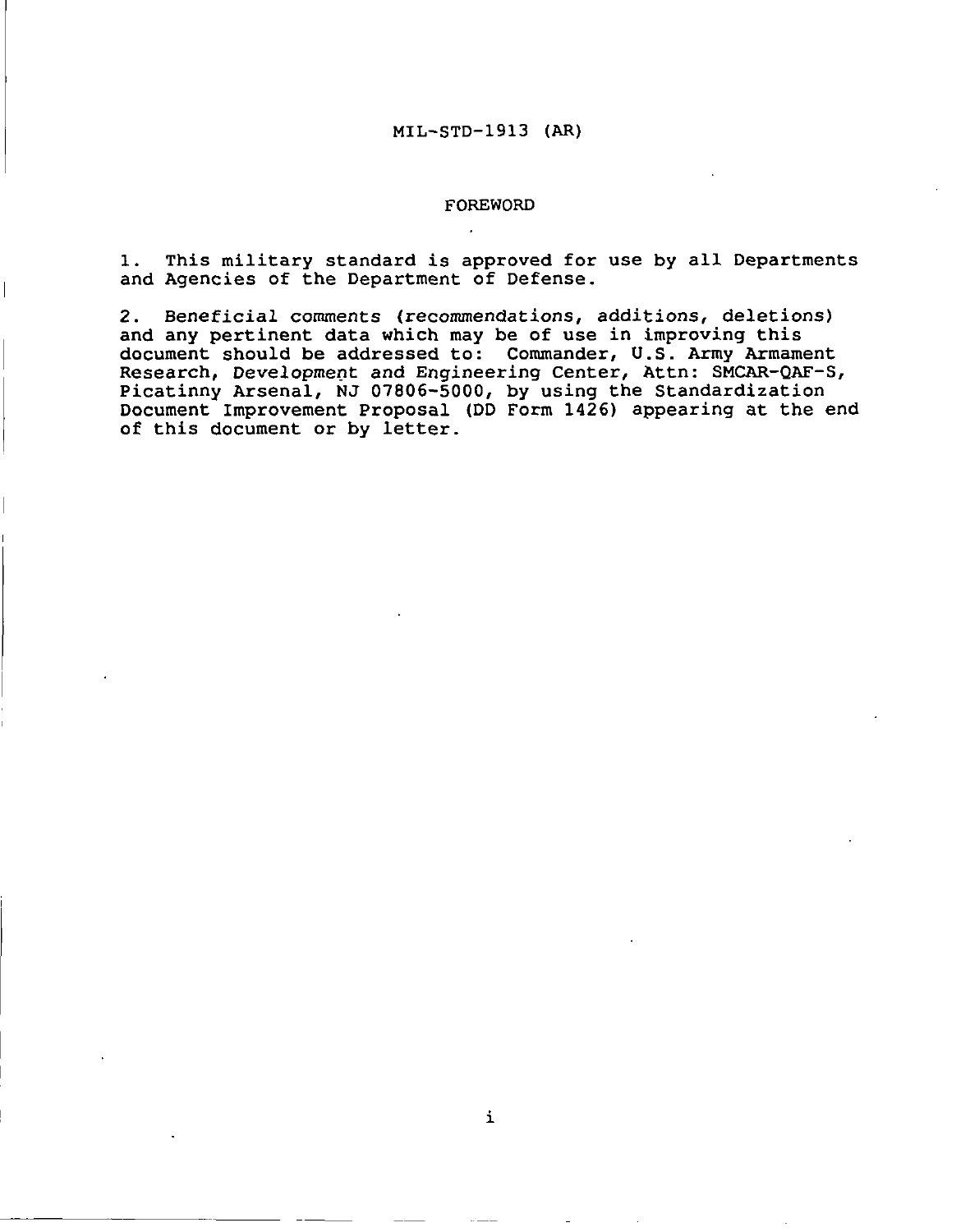# MIL–STD-1913 (AR)

### CONTE

 $\ddot{\phantom{a}}$ 

 $\frac{1}{1}$ 

 $\overline{1}$ 

**Summer Control** 

 $\ddot{\phantom{0}}$ 

| PARAGRAPH                                    |                                                                                                                                               | $·$ PAGE                                                                      |  |  |
|----------------------------------------------|-----------------------------------------------------------------------------------------------------------------------------------------------|-------------------------------------------------------------------------------|--|--|
| 1.<br>1.1                                    | <b>SCOPE</b><br>Scope $\ldots \ldots \ldots \ldots \ldots \ldots \ldots \ldots \ldots \ldots$                                                 | 1<br>1.                                                                       |  |  |
| 2.<br>2.1<br>2.1.1<br>2.2<br>2.3             | APPLICABLE DOCUMENTS<br>Government documents<br>Specifications, standards and handbooks<br>Non-Government publications<br>Order of precedence | ı<br>1<br>1<br>1<br>$\overline{2}$                                            |  |  |
| 3.<br>3.1<br>3.2<br>3.3<br>3.4<br>3.5<br>3.6 | DEFINITIONS<br>Accessory<br>Accessory mounting rail<br>Dovetail<br>Recoil groove<br>Profile                                                   | $\overline{2}$<br>$\overline{c}$<br>$222$<br>$22$<br>$\overline{2}$           |  |  |
| 4.<br>4.1<br>4.1.1<br>4.1.2                  | GENERAL REQUIREMENTS<br>Dimensioning and Tolerancing<br>Edge break<br>Fillet radii                                                            | $\overline{c}$<br>$\overline{c}$<br>$\overline{\mathbf{c}}$<br>$\overline{2}$ |  |  |
| 5.<br>5.1<br>5.2<br>5.3                      | DETAILED REQUIREMENTS<br>Accessory mounting rail profile<br>Recoil groove<br>Length of accessory mounting rail                                | 3<br>۔<br>3<br>$\overline{\mathbf{3}}$                                        |  |  |
| 6.<br>6.1<br>6.2<br>6.3<br>6.4               | <b>NOTES</b><br>Intended use<br>Issue of DODISS<br>Application<br>Subject term (key word) listing                                             | 3<br>$\begin{array}{c} 3 \\ 3 \\ 3 \end{array}$<br>$\overline{\mathbf{3}}$    |  |  |
| LIST OF FIGURES                              |                                                                                                                                               |                                                                               |  |  |
| Figure                                       |                                                                                                                                               |                                                                               |  |  |
| 1<br>$\overline{2}$                          | Accessory mounting rail profile<br>Recoil groove                                                                                              | 4<br>5                                                                        |  |  |

#### CONCLUDING MATERIAL .............. 6

 $\sim$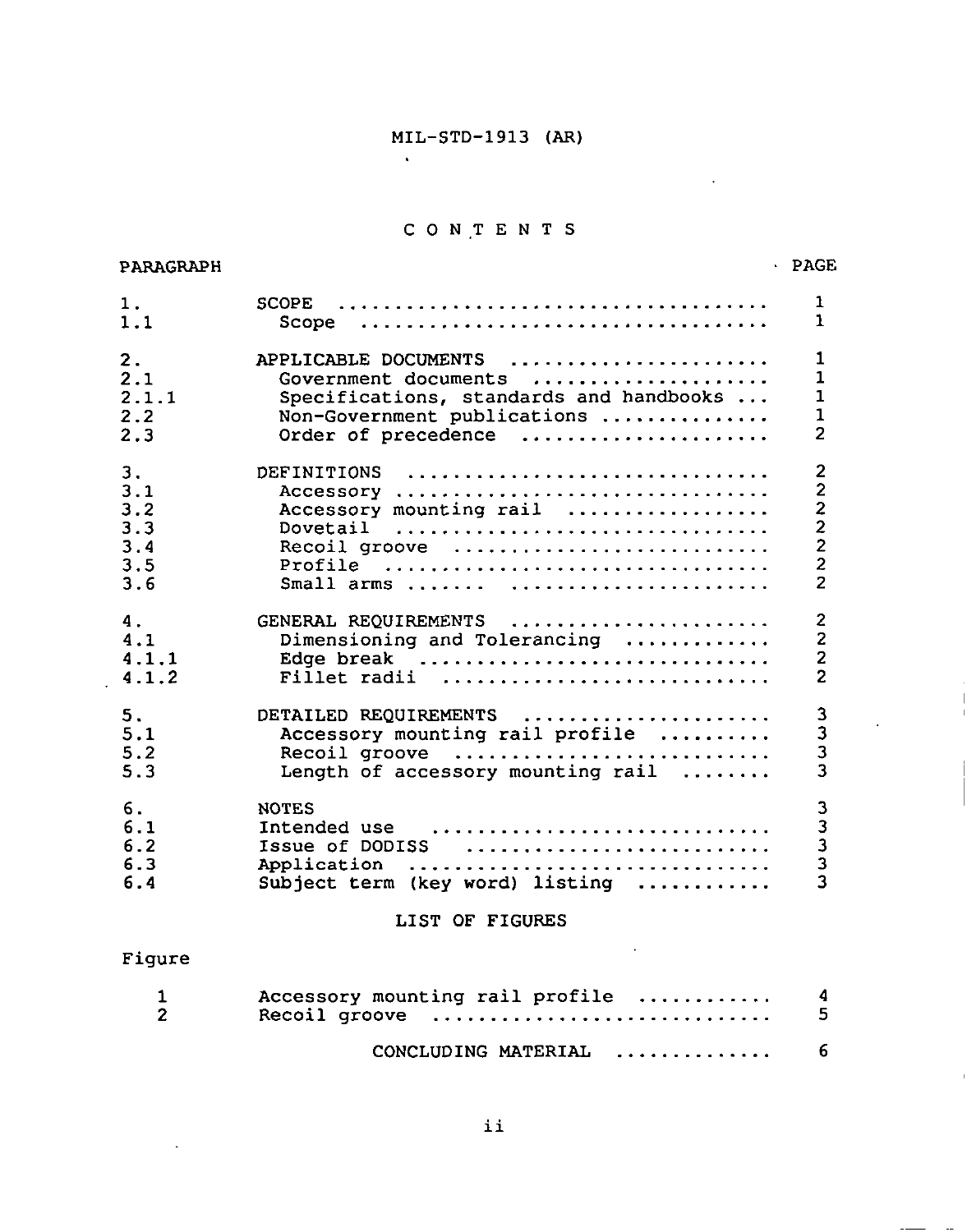1. SCOPE

1.1 Scope. This document establishes standard methods of dimensioning accessory mounting rails for small arms weapon systems. It also establishes uniform accessory mounting rails and requirements that are interchangeable among the different units of the Defense Department. Adherence to this standard is mandatory in the preparation of drawings, specifications or technical data packages for the accessory mounting rail used for small arms weapons.

2. APPLICABLE DOCUMENTS

2.1 Government documents.

2.1.1 Specifications, standards, and handbooks, The following specifications, standards, and handbooks form a part of this document to the extent specified herein. Unless otherwise specified, the issues of these documents are those listed in the issue of the Department of Defense Index of Specifications and Standards (DODISS) and supplement thereto, cited in the solicitation (see 6.2)

SPECIFICATIONS

MILITARY

MIL-W-13855 - Weapons, Small Arms and Aircraft Armament Subsystems, General Specification for

(Unless otherwise indicated, copies of federal and military specifications, standards and handbooks are available from the DODSSP - Customer Service, Standardization Documents Order Desk, Bldg. 4D, 700 Robbins Avenue, Philadelphia, PA 19111-5094.)

2.2 Non-Government publications. The following documents form a part of this military standard to the extent specified herein. Unless otherwise specified, the issues of the documents which are DOD adopted are those listed in the issue of the DODISS cited in the solicitation. Unless otherwise specified, the issues of documents not listed in the DODISS are the issues of the documents cited in the solicitation (see 6.2).

AMERICAN NATIONAL STANDARDS INSTITUTE

ANSI Y14.5M - Dimensioning and Tolerancing

(Application for copies should be addressed to the American National Standards Institute, 1430 Broadway, New York, NY 10018)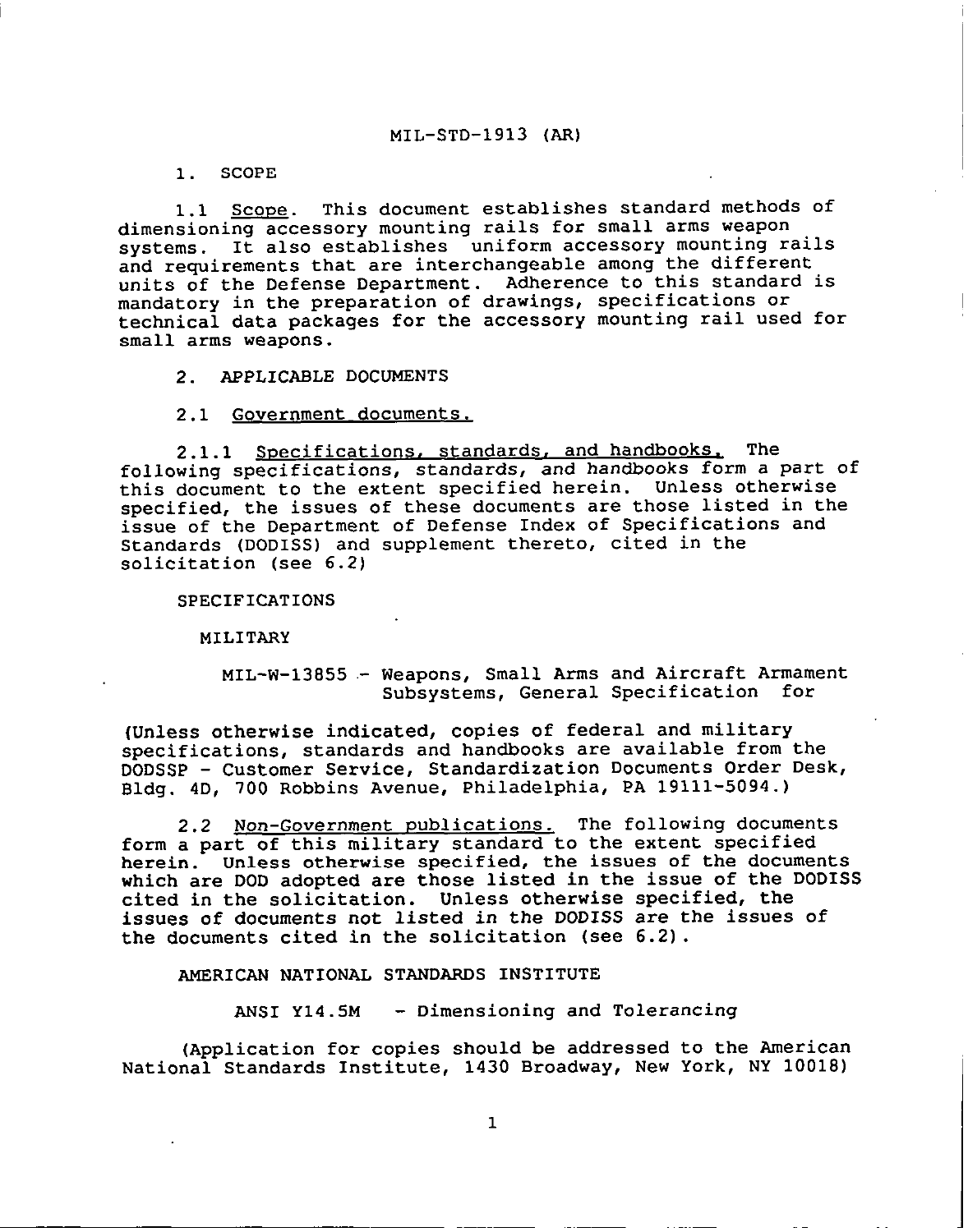#### MIL-STD–1913 (AR)

2.3 Order of precedence. In the event of a conflict between the text of this document and the references cited herein, the text of this document takes precedence. Nothing in this document, however, supersedes applicable laws and regulations unless a specific exemption has been obtained:

3. DEFINITIONS

3.1 Accessory. In this document, accessory refers to items which can be attached to the accessory mounting rails such as laser pointers, fire control devices, night vision devices, grenade launchers, optics, thermal weapon sights etc.

3.2 Accessory mountinq rail. A grooved dovetail feature that serves as a mounting platform used to mount accessories.

3.3 Dovetail. The wedge shaped cross-section of the accessory mounting rail.

3.4 Recoil groove. Recoil groove is a groove on the accessory mounting rail that prevents forward and aft movement of an accessory.

3.5 Profile. In this document, profile refers to the cross sectional outline as depicted in Figure 1 which establishes a dimensional tolerance zone extending the length, width and depth of the considered feature.

3.6 Small arms, Small arms as used in this document is defined as man-portable individual and crew-served weapon systems used against protected and unprotected personnel and light/unarmored vehicles. Included among these weapon systems are ballistic and non-ballistic systems and associated munitions, aiming, powering, storage and other ancillary items.

4. GENERAL REQUIREMENTS

4.1 Dimensioning and tolerancinq. Dimensioning and tolerancing of the accessory mounting rail for small arms shall be in accordance with MIL-w-13855, ANSI Y14.5M (using inch-pound units in lieu of metric.) and Figures 1 and 2,.

4.1.1 Edge break. Edge break on the accessory mounting rail shall be  $.002$  inch  $+$  .010 inch.

4.1.2 Fillet radii. Fillet radii on the accessory mounting rail shall be .020 inch + .015 inch.

2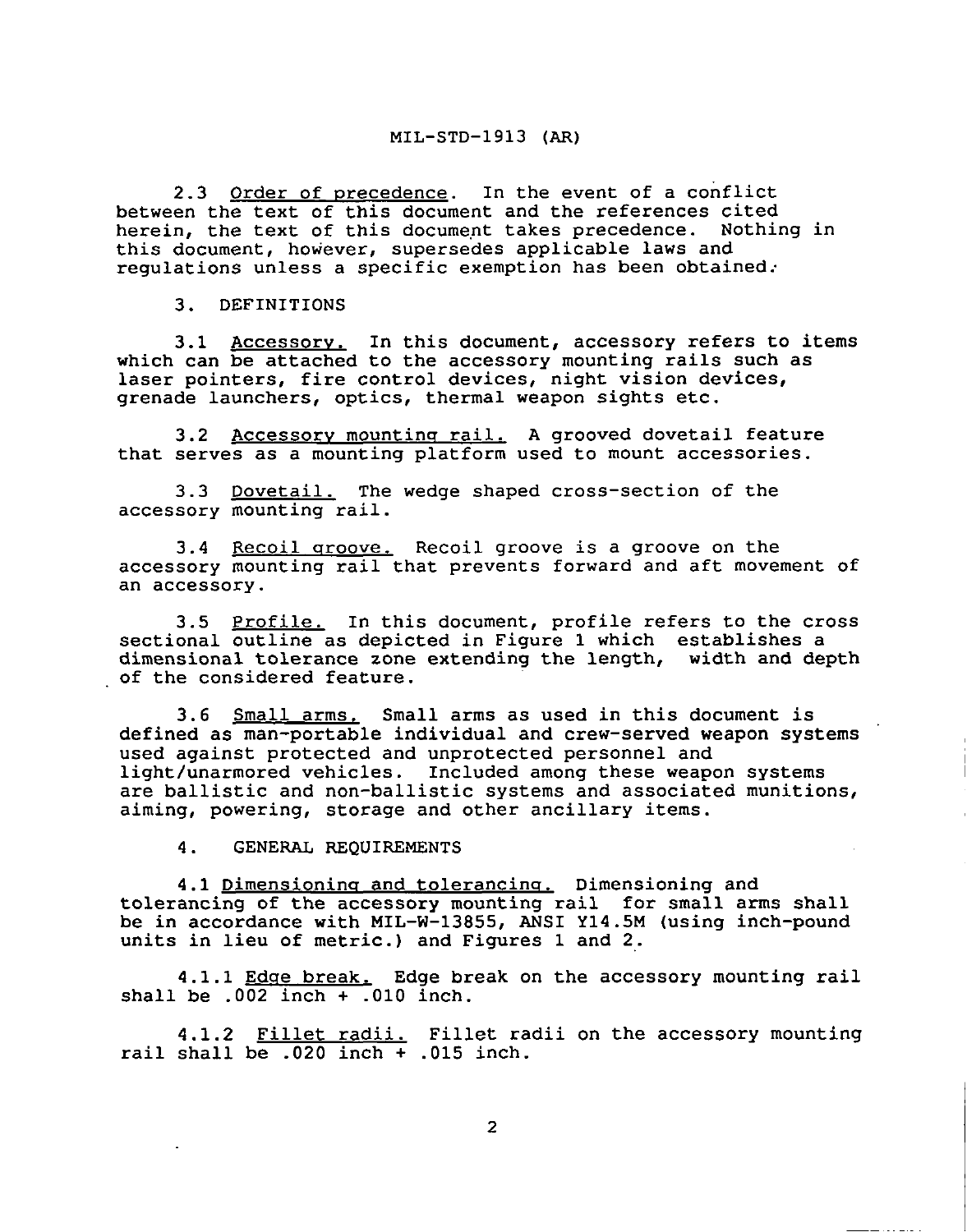#### MIL-STD-1913 (AR)

#### 5. DETAILED REQUIREMENTS

5.1 Accessory mounting rail profile. Standard dimensioning and tolerancing for the profile of the accessory mounting rail for small arms weapons shall be as shown in Figure 1.

5.2 Recoil qroove. The standard dimensions of the recoil groove of the accessory mounting rail for small arms weapons shall be as shown in Figure 2.

5.3 Lenqth of accessorv mountina rail. The length of the accessory mounting rail is dependent upon the particular application of Small arms weapon it is to be mounted on.

6. NOTES

i

(This section contains information of a general or explanatory and nature which may be helpful, but is not nature which may be helpful, but is not mandatory. )

6.1 Intended use. This standard contains requirements for the dimensioning and tolerancing of Accessory Mounting Rails for Small Arms Weapons.

6.2 Issue of DODISS. When this standard is used in acquisition, the issue of the DODISS must be cited in the solicitation (see 2.1.1 and 2.2) .

6.3 Application. The location of the mounting rail and its features are dependent upon the particular application. Careful consideration should be given to the following:

a. Available areas to place the mounting rail on a small arm.

b. The length of the mounting rail.

The number of grooves on the mounting rail.  $c_{\cdot}$ 

d. The relationship of the mounting rail location to that which is required by the accessory.

e. The effect on the arms user (i.e., eye relief, safe eye distance, etc.)

6.4 Subject term (key word) listing.

| Accessory          | Machine Gun    | Carbine            |
|--------------------|----------------|--------------------|
| Dovetail           | Modular Weapon | Rifle              |
| M4 Modular Weapon  | Mounting Rail  | Small arms         |
| M16 Modular Weapon | Rail           | Small arms weapons |

3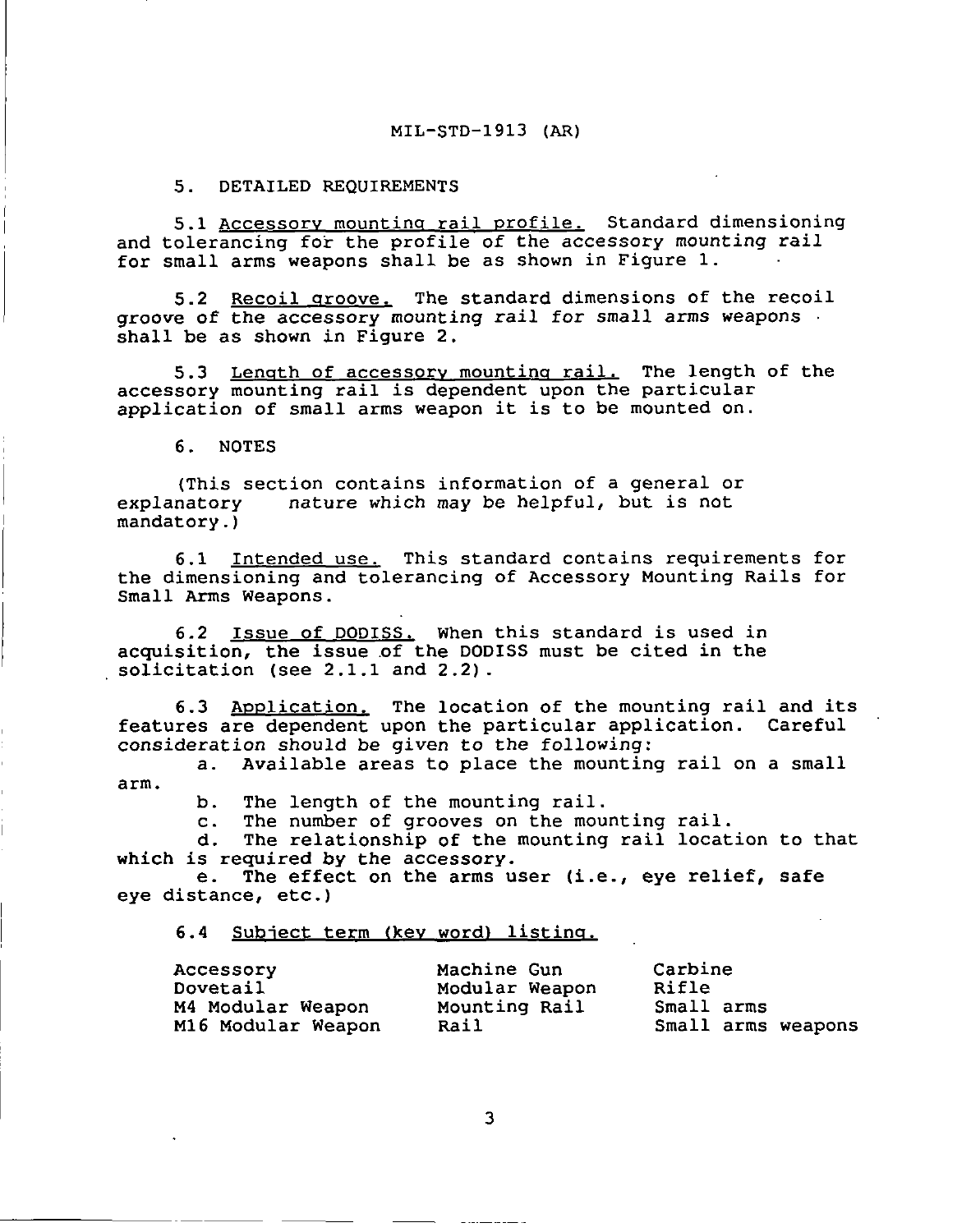

MIL-STD-1913 (AR)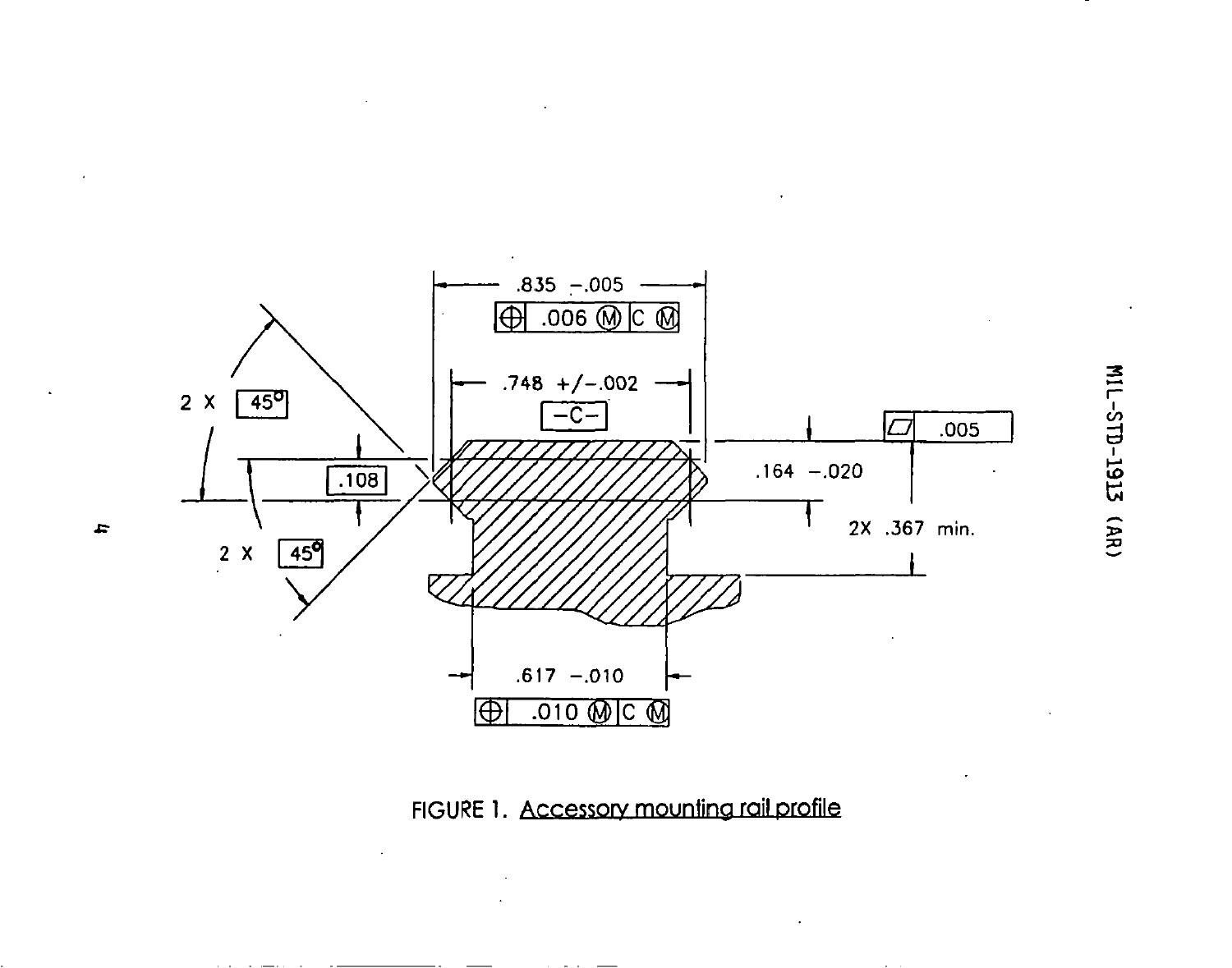

Note

**ហ** 

- 1. Groove dimensions apply to all grooves. The number of grooves are dependant on application.
- 2. Center to center dimension applies between adjacent grooves.

FIGURE 2. Recoil groove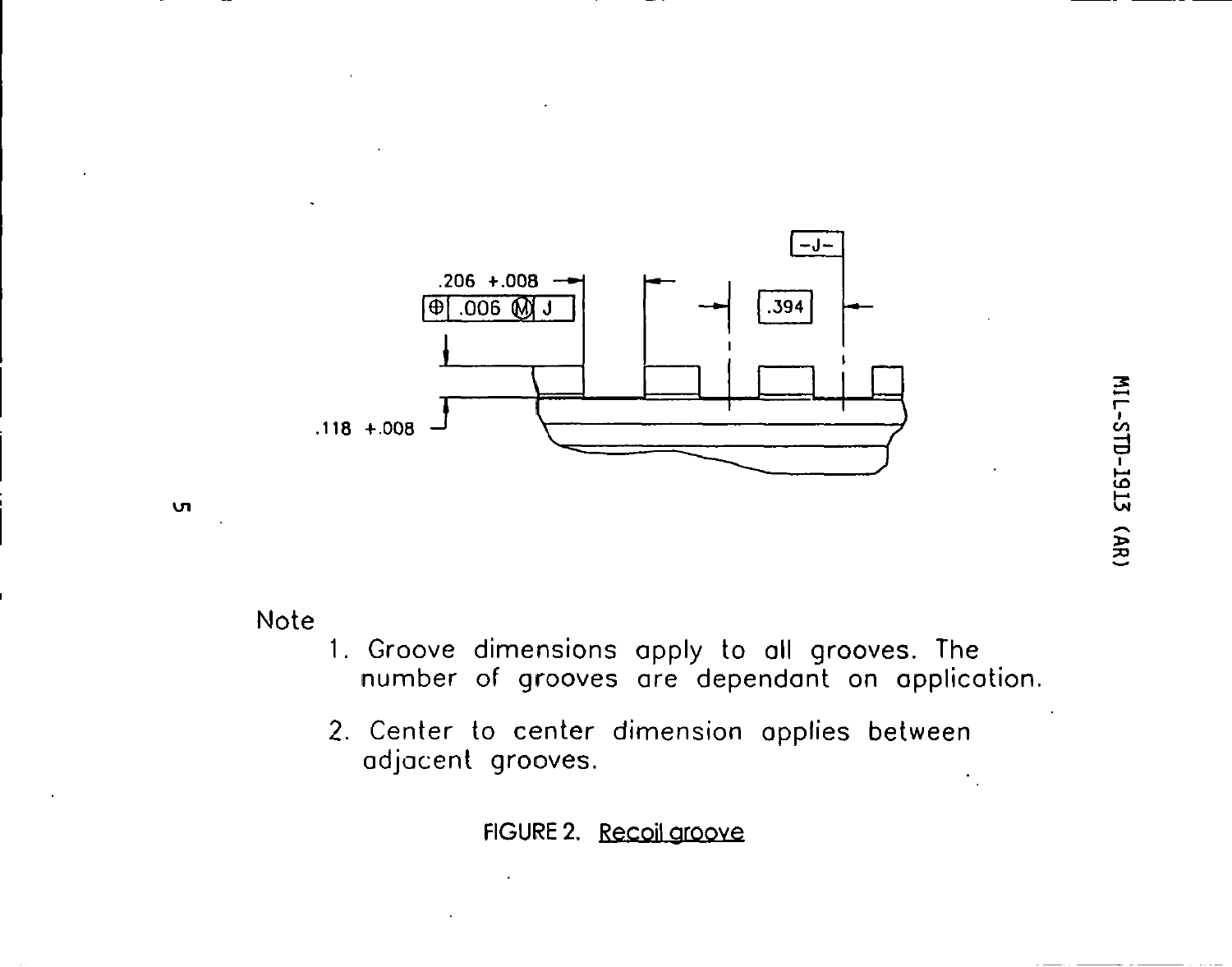### MIL-STD–1913 (AR)

### CONCLUDING MATERIAL

 $\ddot{\phantom{0}}$ 

Custodian: ARMY-AR

Preparing activity: ARMY-AR

(Project 1005-0825)